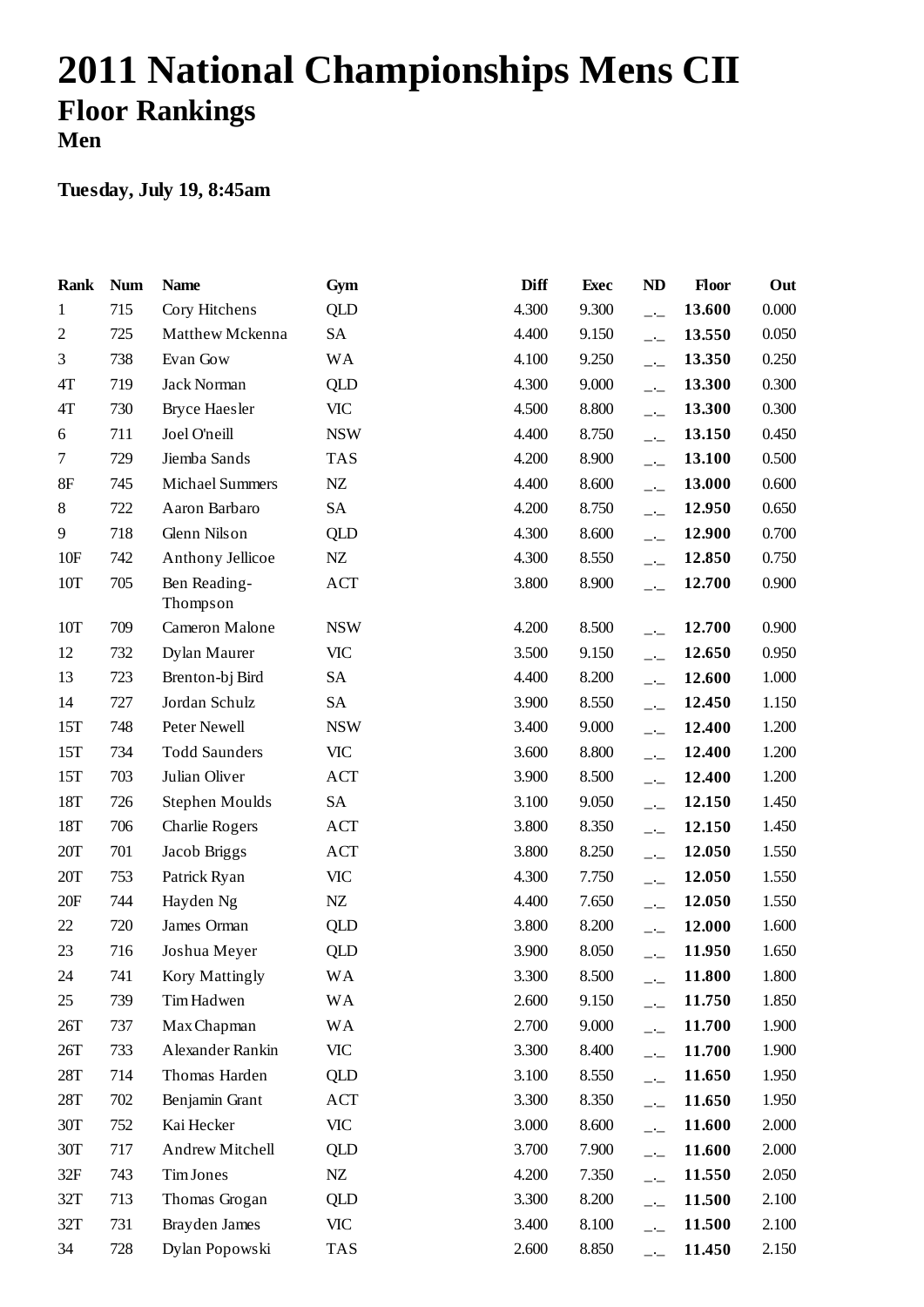| 35  | 721 | Luke Aldag             | SА         | 3.300 | 8.100 |               | 11.400 | 2.200  |
|-----|-----|------------------------|------------|-------|-------|---------------|--------|--------|
| 36T | 754 | Bryce Mitchell         | <b>WA</b>  | 3.300 | 8.050 |               | 11.350 | 2.250  |
| 36T | 735 | Luke Zellner           | <b>VIC</b> | 3.700 | 7.650 | $\sim$        | 11.350 | 2.250  |
| 38T | 707 | Mitchell Dawson        | <b>NSW</b> | 3.000 | 8.300 | $\sim$ $\sim$ | 11.300 | 2.300  |
| 38T | 724 | <b>Cameron Mcinnes</b> | SA         | 3.100 | 8.200 |               | 11.300 | 2.300  |
| 40  | 736 | Matthew Bruder         | <b>WA</b>  | 3.400 | 7.850 |               | 11.250 | 2.350  |
| 41T | 708 | Shoji Isomoto          | <b>NSW</b> | 3.400 | 7.900 | $-0.1$        | 11.200 | 2.400  |
| 41T | 740 | Benjamin Hamilton      | <b>WA</b>  | 3.600 | 7.600 |               | 11.200 | 2.400  |
| 43  | 704 | Charlie Pocock         | ACT        | 2.900 | 8.150 |               | 11.050 | 2.550  |
| 44  | 749 | <b>Bailey Sansom</b>   | <b>NSW</b> | 3.400 | 7.600 |               | 11.000 | 2.600  |
| 45  | 750 | <b>Blair Steed</b>     | <b>NSW</b> | 2.900 | 7.550 |               | 10.450 | 3.150  |
| 46  | 710 | Jae Nagel              | <b>NSW</b> |       |       |               |        | 13.600 |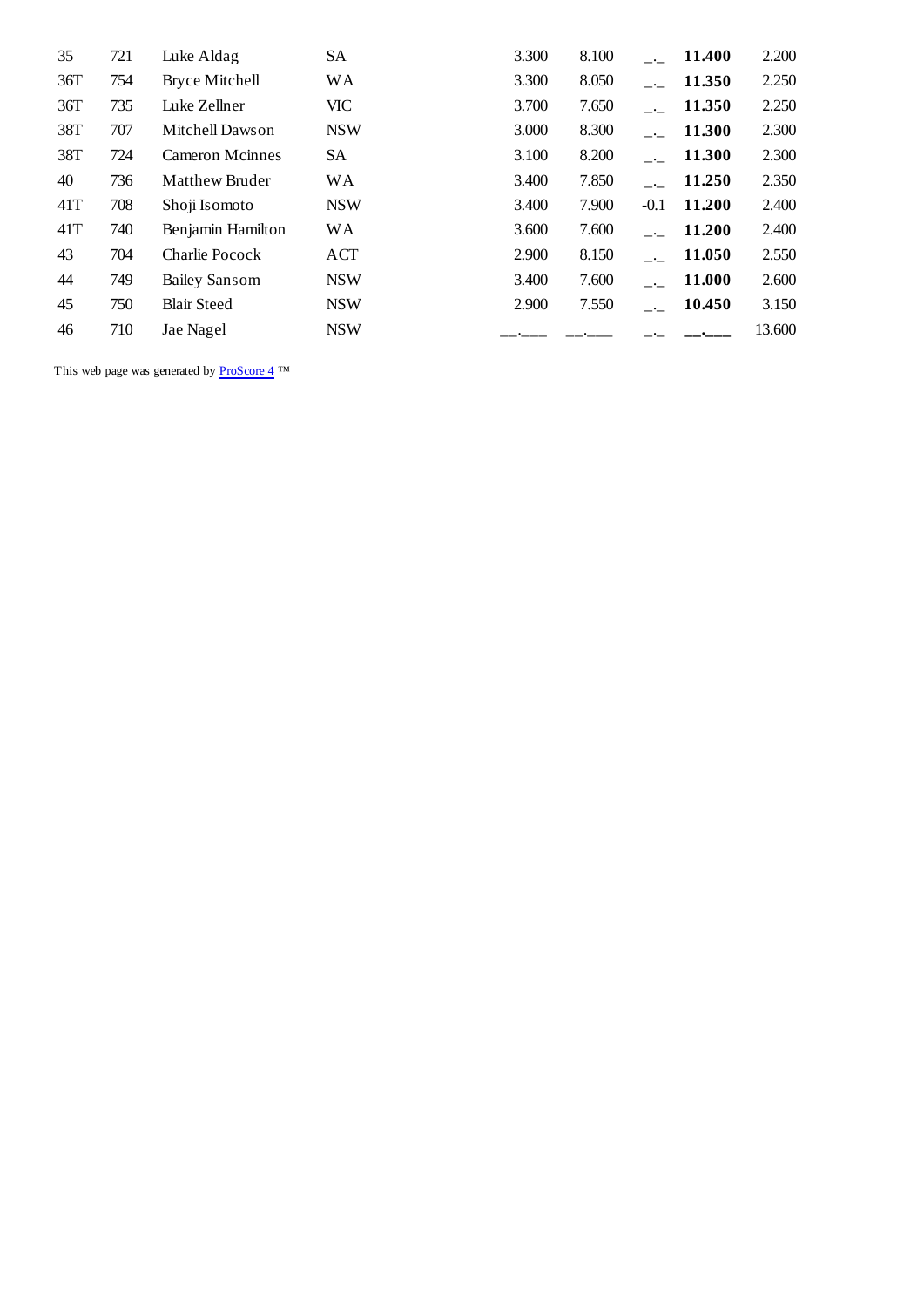# **2011 National Championships Mens CII Pommel Rankings Men**

| Rank           | <b>Num</b> | <b>Name</b>              | Gym        | <b>Diff</b> | <b>Exec</b> | ND                       | Pommel | Out   |
|----------------|------------|--------------------------|------------|-------------|-------------|--------------------------|--------|-------|
| 1              | 709        | Cameron Malone           | <b>NSW</b> | 3.700       | 9.250       | $-$                      | 12.950 | 0.000 |
| $\mathfrak{2}$ | 720        | James Orman              | <b>QLD</b> | 3.800       | 8.750       | $-$                      | 12.550 | 0.400 |
| 3              | 718        | Glenn Nilson             | QLD        | 3.600       | 8.750       | $\overline{\phantom{a}}$ | 12.350 | 0.600 |
| 4              | 716        | Joshua Meyer             | QLD        | 3.800       | 8.500       | $\overline{\phantom{a}}$ | 12.300 | 0.650 |
| 5              | 722        | Aaron Barbaro            | SA         | 3.700       | 8.550       | $-$ - $-$                | 12.250 | 0.700 |
| 6              | 707        | Mitchell Dawson          | <b>NSW</b> | 2.700       | 9.500       | $\overline{\phantom{a}}$ | 12.200 | 0.750 |
| 7T             | 728        | Dylan Popowski           | <b>TAS</b> | 3.300       | 8.600       | $ -$                     | 11.900 | 1.050 |
| $7\mathrm{T}$  | 717        | Andrew Mitchell          | QLD        | 3.600       | 8.300       | $-$                      | 11.900 | 1.050 |
| 9              | 708        | Shoji Isomoto            | <b>NSW</b> | 2.900       | 8.900       | $\overline{\phantom{a}}$ | 11.800 | 1.150 |
| 10             | 729        | Jiemba Sands             | <b>TAS</b> | 2.700       | 8.950       | $ -$                     | 11.650 | 1.300 |
| 11             | 711        | Joel O'neill             | <b>NSW</b> | 2.900       | 8.700       | $-$                      | 11.600 | 1.350 |
| 12             | 730        | <b>Bryce Haesler</b>     | <b>VIC</b> | 2.800       | 8.700       | $\overline{\phantom{a}}$ | 11.500 | 1.450 |
| 13F            | 743        | Tim Jones                | NZ         | 3.000       | 8.150       | $ -$                     | 11.150 | 1.800 |
| 13T            | 723        | Brenton-bj Bird          | SA         | 3.300       | 7.850       | $-$ - $-$                | 11.150 | 1.800 |
| 14             | 713        | Thomas Grogan            | QLD        | 2.700       | 8.400       | $\overline{\phantom{a}}$ | 11.100 | 1.850 |
| 15             | 724        | <b>Cameron Mcinnes</b>   | <b>SA</b>  | 3.300       | 7.750       | $ -$                     | 11.050 | 1.900 |
| 16T            | 719        | Jack Norman              | QLD        | 3.300       | 7.700       | $-$                      | 11.000 | 1.950 |
| 16T            | 705        | Ben Reading-<br>Thompson | ACT        | 3.700       | 7.300       | $\overline{\phantom{a}}$ | 11.000 | 1.950 |
| 18             | 714        | Thomas Harden            | QLD        | 2.800       | 8.100       | $-$                      | 10.900 | 2.050 |
| 19             | 735        | Luke Zellner             | <b>VIC</b> | 2.800       | 8.000       | $-$                      | 10.800 | 2.150 |
| 20             | 715        | Cory Hitchens            | QLD        | 2.200       | 8.500       | $ -$                     | 10.700 | 2.250 |
| 21T            | 725        | Matthew Mckenna          | SA         | 2.600       | 8.000       | $-$ - $-$                | 10.600 | 2.350 |
| 21T            | 739        | Tim Hadwen               | <b>WA</b>  | 3.400       | 7.200       | $-$                      | 10.600 | 2.350 |
| 23             | 731        | Brayden James            | VIC        | 2.000       | 8.500       | $ -$                     | 10.500 | 2.450 |
| 24             | 704        | Charlie Pocock           | <b>ACT</b> | 2.800       | 7.650       | $\overline{\phantom{a}}$ | 10.450 | 2.500 |
| 25             | 750        | <b>Blair Steed</b>       | <b>NSW</b> | 2.600       | 7.800       | $ -$                     | 10.400 | 2.550 |
| 26             | 752        | Kai Hecker               | <b>VIC</b> | 2.600       | 7.700       | $-$                      | 10.300 | 2.650 |
| 27             | 732        | Dylan Maurer             | <b>VIC</b> | 2.900       | 7.350       | $ -$                     | 10.250 | 2.700 |
| 28F            | 742        | Anthony Jellicoe         | NZ         | 2.700       | 7.250       | $-1$                     | 9.950  | 3.000 |
| 28             | 727        | Jordan Schulz            | SA         | 2.700       | 7.200       | $ -$                     | 9.900  | 3.050 |
| 29T            | 740        | Benjamin Hamilton        | <b>WA</b>  | 2.800       | 7.000       | $-$                      | 9.800  | 3.150 |
| 29T            | 733        | Alexander Rankin         | <b>VIC</b> | 3.000       | 6.800       | $-$                      | 9.800  | 3.150 |
| 31             | 734        | <b>Todd Saunders</b>     | <b>VIC</b> | 2.200       | 7.300       | $ -$                     | 9.500  | 3.450 |
| 32             | 726        | Stephen Moulds           | SA         | 2.700       | 6.700       | $ -$                     | 9.400  | 3.550 |
| 33             | 737        | Max Chapman              | <b>WA</b>  | 2.700       | 6.500       | $-1$                     | 9.200  | 3.750 |
| 34F            | 745        | <b>Michael Summers</b>   | ${\rm NZ}$ | 2.200       | 6.700       | $ -$                     | 8.900  | 4.050 |
| 34T            | 748        | Peter Newell             | <b>NSW</b> | 2.700       | 6.200       | $ -$                     | 8.900  | 4.050 |
| 35F            | 744        | Hayden Ng                | ${\rm NZ}$ | 2.200       | 6.450       | $ -$                     | 8.650  | 4.300 |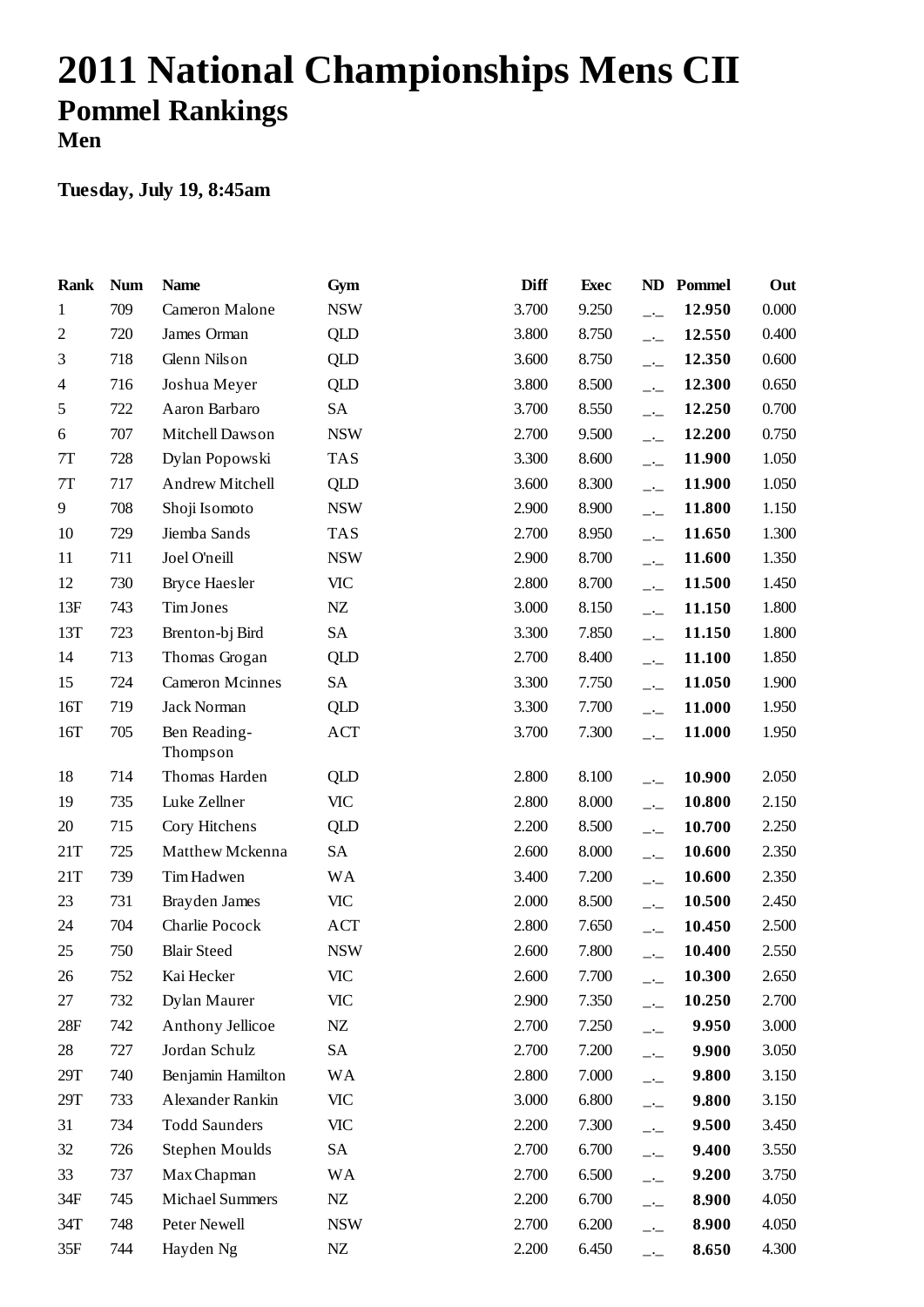| 35  | 749 | <b>Bailey Sansom</b>  | <b>NSW</b> | 2.000 | 6.150 | $ -$   | 8.150 | 4.800  |
|-----|-----|-----------------------|------------|-------|-------|--------|-------|--------|
| 36T | 701 | Jacob Briggs          | ACT        | 1.600 | 6.450 | $-$    | 8.050 | 4.900  |
| 36T | 721 | Luke Aldag            | SA         | 2.100 | 5.950 | $-$    | 8.050 | 4.900  |
| 38  | 703 | Julian Oliver         | ACT        | 2.200 | 5.150 | $-$    | 7.350 | 5.600  |
| 39  | 706 | Charlie Rogers        | ACT        | 2.600 | 4.500 | $-$    | 7.100 | 5.850  |
| 40  | 741 | Kory Mattingly        | WA         | 2.700 | 4.300 | $-$    | 7.000 | 5.950  |
| 41  | 736 | Matthew Bruder        | WA         | 2.200 | 4.400 | $-$    | 6.600 | 6.350  |
| 42  | 702 | Benjamin Grant        | <b>ACT</b> | 2.000 | 5.750 | $-1.5$ | 6.250 | 6.700  |
| 43  | 753 | Patrick Ryan          | <b>VIC</b> | 1.300 | 5.500 | $-1.5$ | 5.300 | 7.650  |
| 44* | 738 | Evan Gow              | WA         | 0.000 | 0.000 | $-$    | 0.000 | 12.950 |
| 44* | 710 | Jae Nagel             | <b>NSW</b> | 0.000 | 0.000 | $-$    | 0.000 | 12.950 |
| 44* | 754 | <b>Bryce Mitchell</b> | <b>WA</b>  | 0.000 | 0.000 | $ -$   | 0.000 | 12.950 |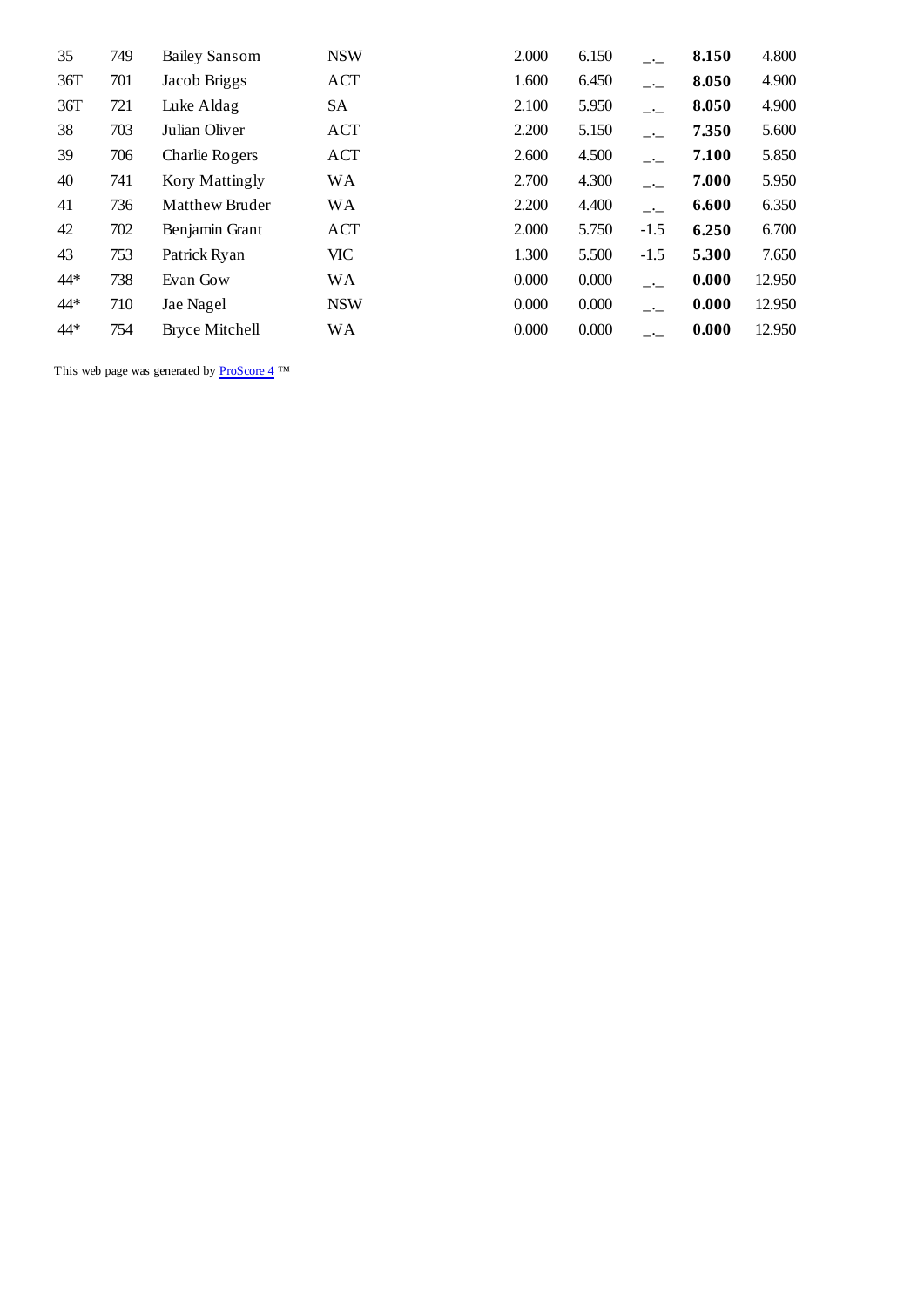# **2011 National Championships Mens CII Rings Rankings Men**

| <b>Rank</b>    | <b>Num</b> | <b>Name</b>              | Gym        | <b>Diff</b> | <b>Exec</b> | <b>ND</b>                | <b>Rings</b> | Out   |
|----------------|------------|--------------------------|------------|-------------|-------------|--------------------------|--------------|-------|
| $\mathbf{1}$   | 717        | Andrew Mitchell          | <b>QLD</b> | 2.600       | 9.450       | $-1$                     | 12.050       | 0.000 |
| $\overline{2}$ | 719        | Jack Norman              | QLD        | 3.100       | 8.850       | $-1$                     | 11.950       | 0.100 |
| 3              | 711        | Joel O'neill             | <b>NSW</b> | 3.300       | 8.600       | $\overline{\phantom{a}}$ | 11.900       | 0.150 |
| 4T             | 725        | Matthew Mckenna          | SA         | 2.500       | 9.350       | $-1$                     | 11.850       | 0.200 |
| 4T             | 704        | Charlie Pocock           | <b>ACT</b> | 3.600       | 8.250       | $-$                      | 11.850       | 0.200 |
| 6T             | 722        | Aaron Barbaro            | <b>SA</b>  | 2.300       | 9.500       | $-1$                     | 11.800       | 0.250 |
| 6T             | 727        | Jordan Schulz            | <b>SA</b>  | 2.600       | 9.200       | $\overline{\phantom{a}}$ | 11.800       | 0.250 |
| 6T             | 716        | Joshua Meyer             | <b>QLD</b> | 2.600       | 9.200       | $-1$                     | 11.800       | 0.250 |
| 6T             | 714        | Thomas Harden            | QLD        | 2.600       | 9.200       | $\overline{\phantom{a}}$ | 11.800       | 0.250 |
| 10             | 723        | Brenton-bj Bird          | SA         | 3.600       | 8.150       | $-1$                     | 11.750       | 0.300 |
| 11             | 715        | Cory Hitchens            | QLD        | 2.200       | 9.500       | $-$                      | 11.700       | 0.350 |
| 12             | 726        | Stephen Moulds           | SA         | 2.600       | 9.000       | $-1$                     | 11.600       | 0.450 |
| 13T            | 709        | Cameron Malone           | <b>NSW</b> | 2.100       | 9.400       | $-1$                     | 11.500       | 0.550 |
| 13T            | 720        | James Orman              | <b>QLD</b> | 2.500       | 9.000       | $-1$                     | 11.500       | 0.550 |
| 13F            | 744        | Hayden Ng                | $N\!Z$     | 2.500       | 9.000       | $-1$                     | 11.500       | 0.550 |
| 13T            | 730        | <b>Bryce Haesler</b>     | <b>VIC</b> | 2.600       | 8.900       | $\overline{\phantom{a}}$ | 11.500       | 0.550 |
| 13T            | 705        | Ben Reading-<br>Thompson | <b>ACT</b> | 2.600       | 8.900       | $-$                      | 11.500       | 0.550 |
| 13T            | 739        | Tim Hadwen               | <b>WA</b>  | 2.900       | 8.600       | $-1$                     | 11.500       | 0.550 |
| 18T            | 737        | Max Chapman              | <b>WA</b>  | 2.600       | 8.850       | $-1$                     | 11.450       | 0.600 |
| 18T            | 748        | Peter Newell             | <b>NSW</b> | 2.800       | 8.650       | $-$                      | 11.450       | 0.600 |
| 20F            | 745        | <b>Michael Summers</b>   | NZ         | 2.700       | 8.700       | $\overline{\phantom{a}}$ | 11.400       | 0.650 |
| 20F            | 743        | Tim Jones                | NZ         | 2.700       | 8.650       | $-1$                     | 11.350       | 0.700 |
| 20T            | 728        | Dylan Popowski           | <b>TAS</b> | 2.700       | 8.650       | $-1$                     | 11.350       | 0.700 |
| 20T            | 706        | Charlie Rogers           | <b>ACT</b> | 2.800       | 8.550       | $\overline{\phantom{a}}$ | 11.350       | 0.700 |
| 22             | 752        | Kai Hecker               | <b>VIC</b> | 3.000       | 8.300       | $-1$                     | 11.300       | 0.750 |
| 23T            | 718        | Glenn Nilson             | QLD        | 2.600       | 8.650       | $-1$                     | 11.250       | 0.800 |
| 23T            | 721        | Luke Aldag               | SA         | 2.700       | 8.550       | $\overline{\phantom{a}}$ | 11.250       | 0.800 |
| 25T            | 729        | Jiemba Sands             | <b>TAS</b> | 2.200       | 9.000       | $-$ -                    | 11.200       | 0.850 |
| 25T            | 701        | Jacob Briggs             | ACT        | 2.700       | 8.500       | $ -$                     | 11.200       | 0.850 |
| 27             | 735        | Luke Zellner             | VIC        | 2.200       | 8.950       | $-1$                     | 11.150       | 0.900 |
| 28T            | 702        | Benjamin Grant           | ACT        | 2.200       | 8.800       | $-$ -                    | 11.000       | 1.050 |
| 28T            | 749        | <b>Bailey Sansom</b>     | <b>NSW</b> | 2.300       | 8.700       | $ -$                     | 11.000       | 1.050 |
| 30T            | 740        | Benjamin Hamilton        | <b>WA</b>  | 2.200       | 8.700       | $-1$                     | 10.900       | 1.150 |
| 30T            | 753        | Patrick Ryan             | <b>VIC</b> | 2.400       | 8.500       | $-$ -                    | 10.900       | 1.150 |
| 32F            | 742        | Anthony Jellicoe         | NZ         | 2.500       | 8.350       | $ -$                     | 10.850       | 1.200 |
| 32             | 724        | <b>Cameron Mcinnes</b>   | <b>SA</b>  | 2.500       | 8.300       | $\overline{\phantom{a}}$ | 10.800       | 1.250 |
| 33             | 731        | Brayden James            | <b>VIC</b> | 2.200       | 8.500       | $-$ -                    | 10.700       | 1.350 |
| 34             | 708        | Shoji Isomoto            | <b>NSW</b> | 3.000       | 7.650       | $-$                      | 10.650       | 1.400 |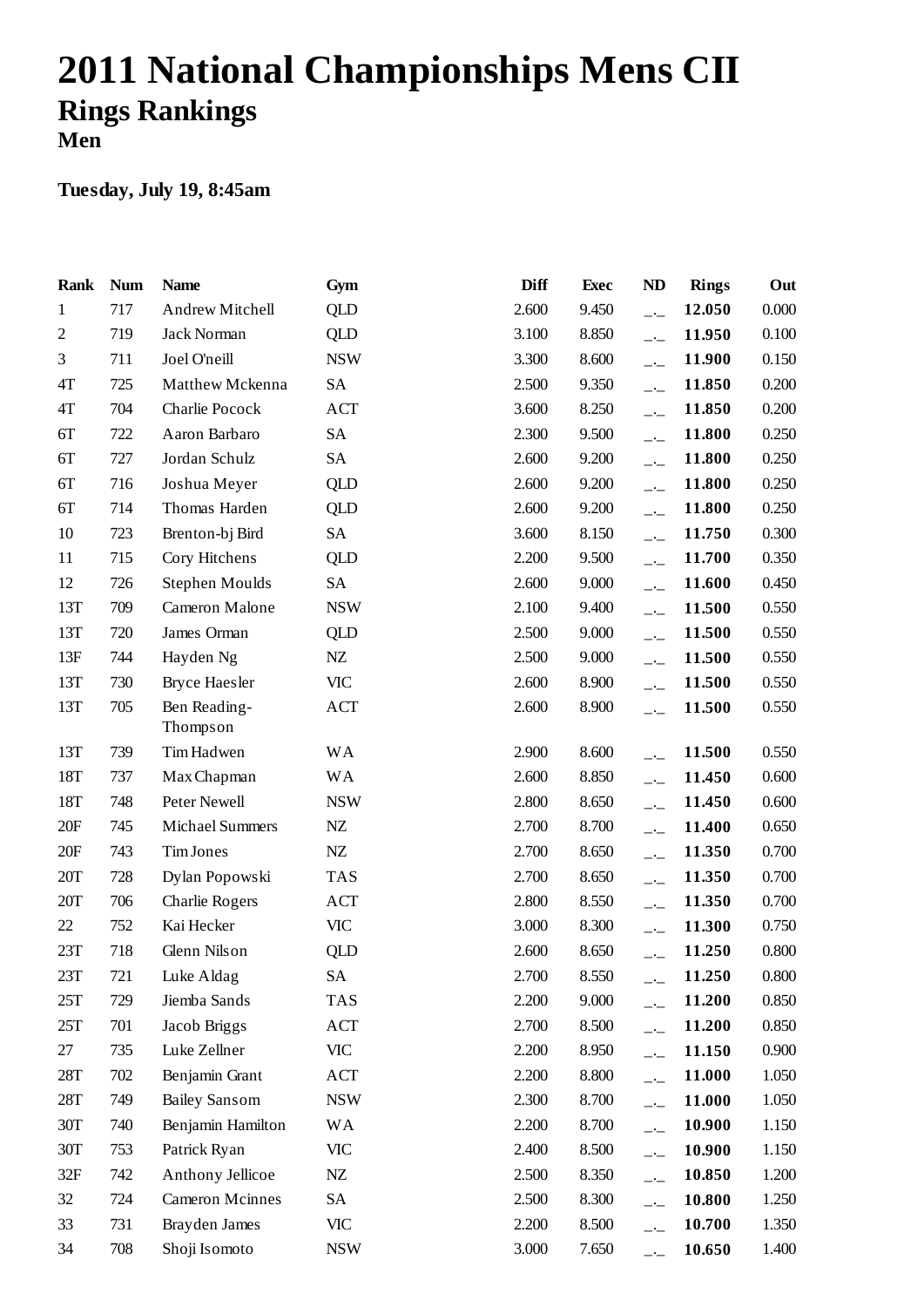| 734 | <b>Todd Saunders</b>  | <b>VIC</b> | 2.700 | 7.700 | $\sim 10^{-11}$          | 10.400 | 1.650  |
|-----|-----------------------|------------|-------|-------|--------------------------|--------|--------|
| 741 | Kory Mattingly        | <b>WA</b>  | 2.200 | 8.100 |                          | 10.300 | 1.750  |
| 703 | Julian Oliver         | ACT        | 2.200 | 8.050 | $\sim$ $\sim$            | 10.250 | 1.800  |
| 707 | Mitchell Dawson       | <b>NSW</b> | 2.500 | 7.750 | $\sim 10^{-1}$           | 10.250 | 1.800  |
| 732 | Dylan Maurer          | VIC.       | 2.500 | 7.700 | $\sim 10^{-1}$           | 10.200 | 1.850  |
| 733 | Alexander Rankin      | <b>VIC</b> | 2.500 | 7.700 | $\sim$ $\sim$            | 10.200 | 1.850  |
| 713 | Thomas Grogan         | <b>QLD</b> | 2.600 | 7.500 | $\sim 10^{-1}$           | 10.100 | 1.950  |
| 750 | <b>Blair Steed</b>    | <b>NSW</b> | 2.600 | 7.250 | $\overline{\phantom{a}}$ | 9.850  | 2.200  |
| 736 | <b>Matthew Bruder</b> | <b>WA</b>  | 2.100 | 7.300 |                          | 9.400  | 2.650  |
| 710 | Jae Nagel             | <b>NSW</b> |       |       |                          |        | 12.050 |
| 738 | Evan Gow              | <b>WA</b>  |       |       |                          |        | 12.050 |
| 754 | <b>Bryce Mitchell</b> | <b>WA</b>  |       |       |                          |        | 12.050 |
|     |                       |            |       |       |                          |        |        |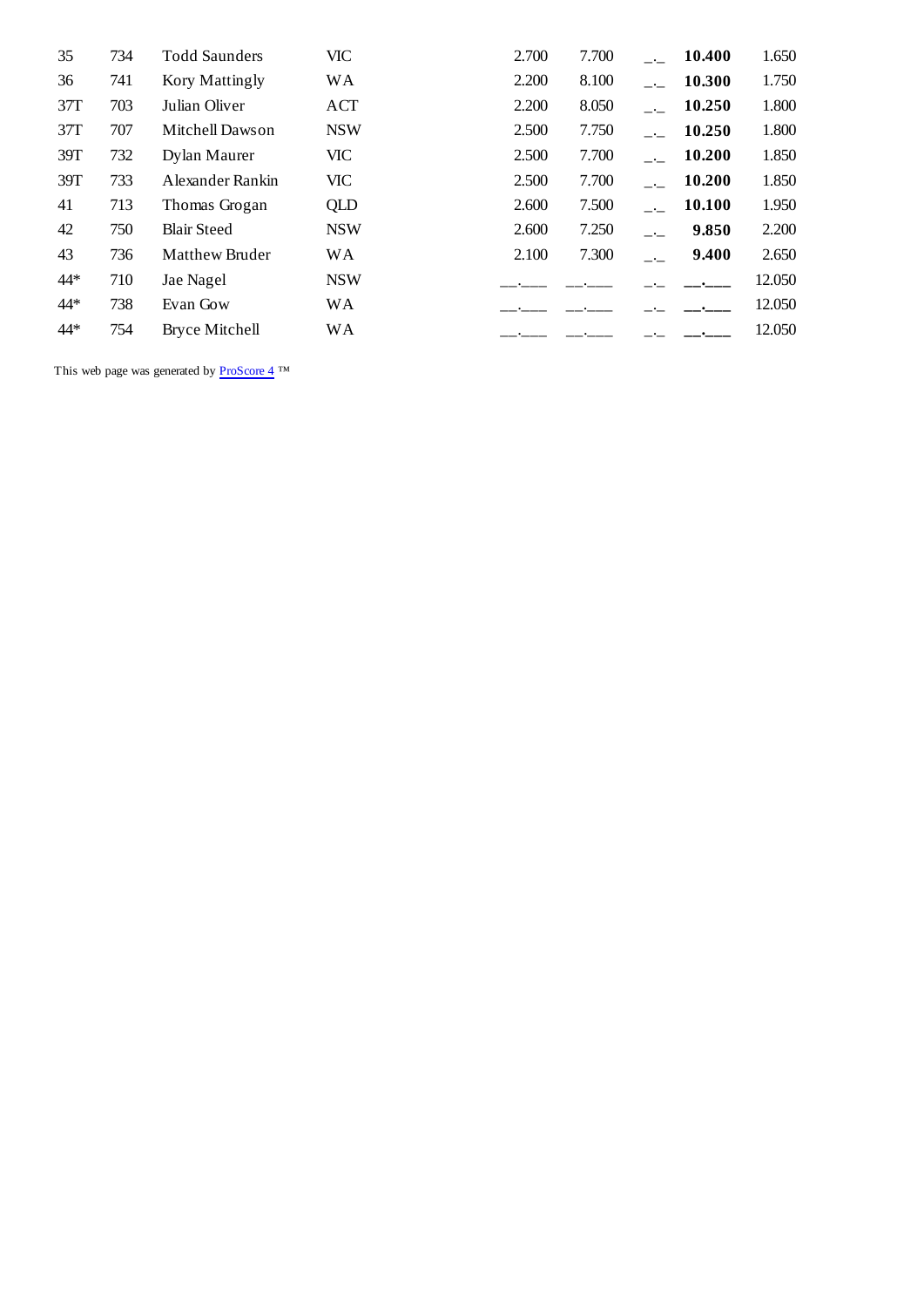## **2011 National Championships Mens CII Vault Rankings Men**

| <b>Rank</b>    | <b>Num</b> | <b>Name</b>              | Gym        | <b>Diff</b> | <b>Exec</b> | <b>ND</b>                | <b>Vault</b> | Out   |
|----------------|------------|--------------------------|------------|-------------|-------------|--------------------------|--------------|-------|
| $\mathbf{1}$   | 726        | <b>Stephen Moulds</b>    | SA         | 4.900       | 9.500       | $-$                      | 14.400       | 0.000 |
| 2F             | 743        | Tim Jones                | ${\rm NZ}$ | 4.900       | 9.450       | $-0.1$                   | 14.250       | 0.150 |
| 2F             | 745        | <b>Michael Summers</b>   | NZ         | 4.900       | 9.200       | $-1$                     | 14.100       | 0.300 |
| $\overline{c}$ | 724        | <b>Cameron Mcinnes</b>   | SA         | 4.900       | 9.000       | $-$                      | 13.900       | 0.500 |
| 3              | 715        | Cory Hitchens            | <b>QLD</b> | 4.200       | 9.500       | $-$                      | 13.700       | 0.700 |
| 4              | 719        | Jack Norman              | QLD        | 4.300       | 9.150       | $\overline{\phantom{a}}$ | 13.450       | 0.950 |
| 5              | 732        | Dylan Maurer             | VIC        | 4.100       | 9.300       | $-$ –                    | 13.400       | 1.000 |
| 6              | 729        | Jiemba Sands             | <b>TAS</b> | 4.100       | 9.250       | $-1$                     | 13.350       | 1.050 |
| $7\mathrm{T}$  | 725        | Matthew Mckenna          | SA         | 4.100       | 9.200       | $\overline{\phantom{a}}$ | 13.300       | 1.100 |
| $7\mathrm{T}$  | 752        | Kai Hecker               | <b>VIC</b> | 4.100       | 9.200       | $-$ –                    | 13.300       | 1.100 |
| 9Τ             | 709        | Cameron Malone           | <b>NSW</b> | 4.100       | 9.150       | $-$                      | 13.250       | 1.150 |
| 9Τ             | 727        | Jordan Schulz            | <b>SA</b>  | 4.100       | 9.150       | $\overline{\phantom{a}}$ | 13.250       | 1.150 |
| 9Т             | 734        | <b>Todd Saunders</b>     | <b>VIC</b> | 4.100       | 9.150       | $ -$                     | 13.250       | 1.150 |
| 12T            | 703        | Julian Oliver            | <b>ACT</b> | 4.100       | 9.100       | $\overline{\phantom{a}}$ | 13.200       | 1.200 |
| 12T            | 720        | James Orman              | QLD        | 4.100       | 9.100       | $\overline{\phantom{a}}$ | 13.200       | 1.200 |
| 14             | 730        | <b>Bryce Haesler</b>     | <b>VIC</b> | 4.100       | 9.050       | $ -$                     | 13.150       | 1.250 |
| 15F            | 742        | Anthony Jellicoe         | NZ         | 3.800       | 9.300       | $-1$                     | 13.100       | 1.300 |
| 15T            | 735        | Luke Zellner             | <b>VIC</b> | 4.100       | 9.000       | $\overline{\phantom{a}}$ | 13.100       | 1.300 |
| 15T            | 706        | Charlie Rogers           | ACT        | 4.100       | 9.000       | $ -$                     | 13.100       | 1.300 |
| 17T            | 707        | Mitchell Dawson          | <b>NSW</b> | 4.100       | 8.950       | $-$                      | 13.050       | 1.350 |
| 17F            | 744        | Hayden Ng                | NZ         | 4.900       | 8.150       | $-$                      | 13.050       | 1.350 |
| 18T            | 708        | Shoji Isomoto            | <b>NSW</b> | 4.100       | 9.000       | $-0.1$                   | 13.000       | 1.400 |
| 18T            | 721        | Luke Aldag               | <b>SA</b>  | 4.100       | 9.000       | $-0.1$                   | 13.000       | 1.400 |
| 20             | 704        | Charlie Pocock           | <b>ACT</b> | 4.300       | 8.600       | $-1$                     | 12.900       | 1.500 |
| 21             | 753        | Patrick Ryan             | <b>VIC</b> | 4.200       | 8.650       | $-$                      | 12.850       | 1.550 |
| 22             | 731        | Brayden James            | VIC        | 3.100       | 9.650       | $-$                      | 12.750       | 1.650 |
| 23T            | 714        | Thomas Harden            | <b>QLD</b> | 3.100       | 9.600       | $\overline{\phantom{a}}$ | 12.700       | 1.700 |
| 23T            | 717        | Andrew Mitchell          | <b>QLD</b> | 3.100       | 9.600       | $\overline{\phantom{a}}$ | 12.700       | 1.700 |
| 23T            | 748        | Peter Newell             | <b>NSW</b> | 3.100       | 9.600       | $-$                      | 12.700       | 1.700 |
| 26             | 728        | Dylan Popowski           | <b>TAS</b> | 3.100       | 9.500       | $-1$                     | 12.600       | 1.800 |
| 27             | 705        | Ben Reading-<br>Thompson | ACT        | 3.100       | 9.450       | $-1$                     | 12.550       | 1.850 |
| 28             | 701        | Jacob Briggs             | ACT        | 3.100       | 9.400       | $-1$                     | 12.500       | 1.900 |
| 29T            | 750        | <b>Blair Steed</b>       | <b>NSW</b> | 3.000       | 9.400       | $-1$                     | 12.400       | 2.000 |
| 29T            | 718        | Glenn Nilson             | QLD        | 3.000       | 9.400       | $-$                      | 12.400       | 2.000 |
| 29T            | 740        | Benjamin Hamilton        | <b>WA</b>  | 3.000       | 9.400       | $-1$                     | 12.400       | 2.000 |
| 32T            | 711        | Joel O'neill             | <b>NSW</b> | 3.000       | 9.350       | $-1$                     | 12.350       | 2.050 |
| 32T            | 749        | <b>Bailey Sansom</b>     | <b>NSW</b> | 3.000       | 9.350       | $-1$                     | 12.350       | 2.050 |
| 32T            | 722        | Aaron Barbaro            | SA         | 3.800       | 8.550       | $-\frac{1}{2}$           | 12.350       | 2.050 |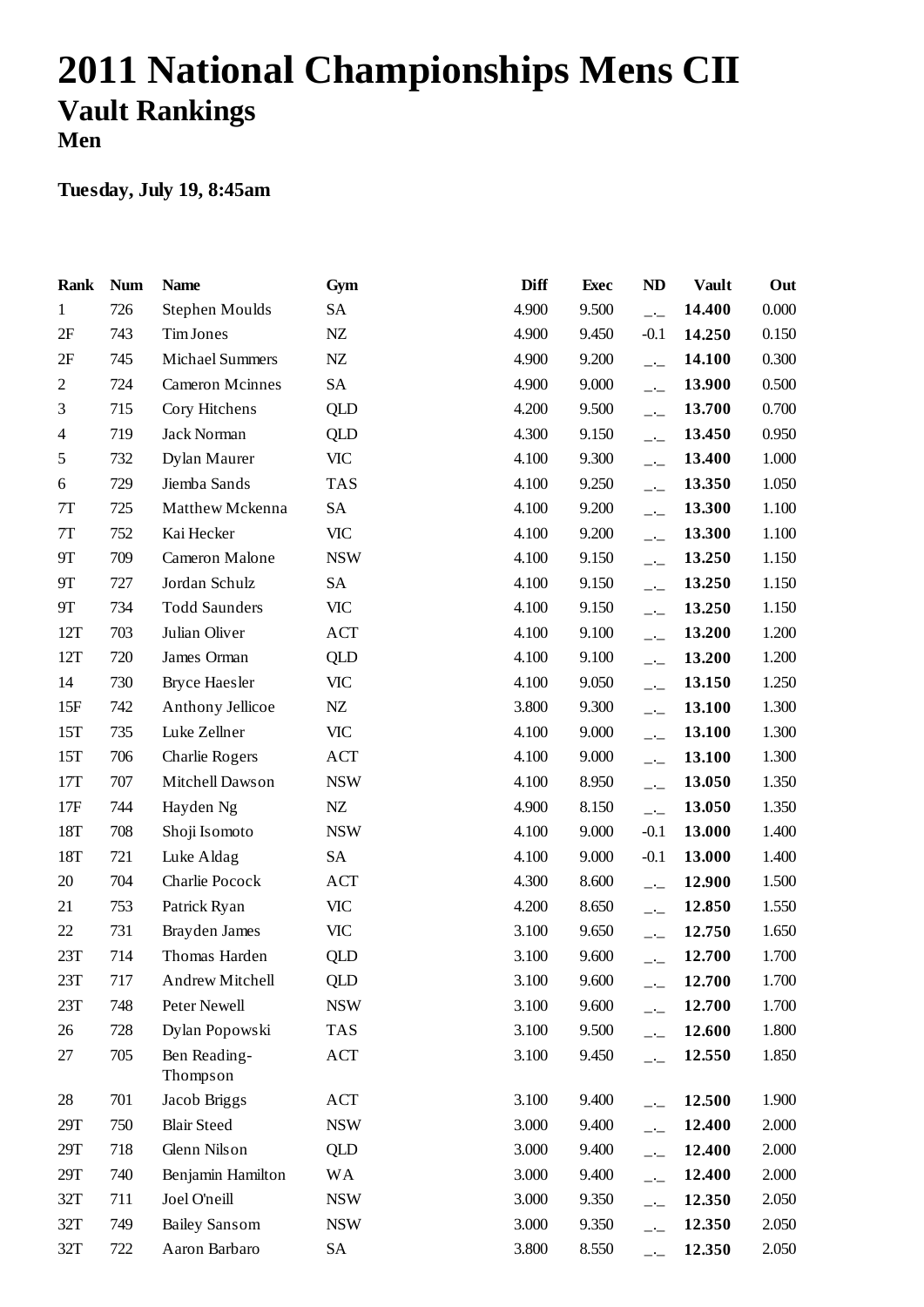| 35    | 741 | Kory Mattingly   | WA         | 3.100 | 9.200 |                 | 12.300 | 2.100  |
|-------|-----|------------------|------------|-------|-------|-----------------|--------|--------|
| 36T   | 733 | Alexander Rankin | VIC        | 3.000 | 9.200 |                 | 12.200 | 2.200  |
| 36T   | 702 | Benjamin Grant   | ACT        | 3.000 | 9.200 |                 | 12.200 | 2.200  |
| 36T   | 738 | Evan Gow         | <b>WA</b>  | 3.000 | 9.200 |                 | 12.200 | 2.200  |
| $39*$ | 739 | Tim Hadwen       | <b>WA</b>  | 3.000 | 9.150 | $\sim 10^{-11}$ | 12.150 | 2.250  |
| $39*$ | 713 | Thomas Grogan    | QLD        | 3.000 | 9.150 |                 | 12.150 | 2.250  |
| 41T   | 737 | Max Chapman      | <b>WA</b>  | 3.000 | 9.050 |                 | 12.050 | 2.350  |
| 41T   | 716 | Joshua Meyer     | QLD        | 4.100 | 8.050 | $-0.1$          | 12.050 | 2.350  |
| 43T   | 754 | Bryce Mitchell   | <b>WA</b>  | 3.000 | 9.000 |                 | 12.000 | 2.400  |
| 43T   | 736 | Matthew Bruder   | <b>WA</b>  | 3.000 | 9.000 |                 | 12.000 | 2.400  |
| 45    | 723 | Brenton-bj Bird  | SА         | 3.000 | 8.850 | $-0.1$          | 11.750 | 2.650  |
| 46    | 710 | Jae Nagel        | <b>NSW</b> |       |       |                 |        | 14.400 |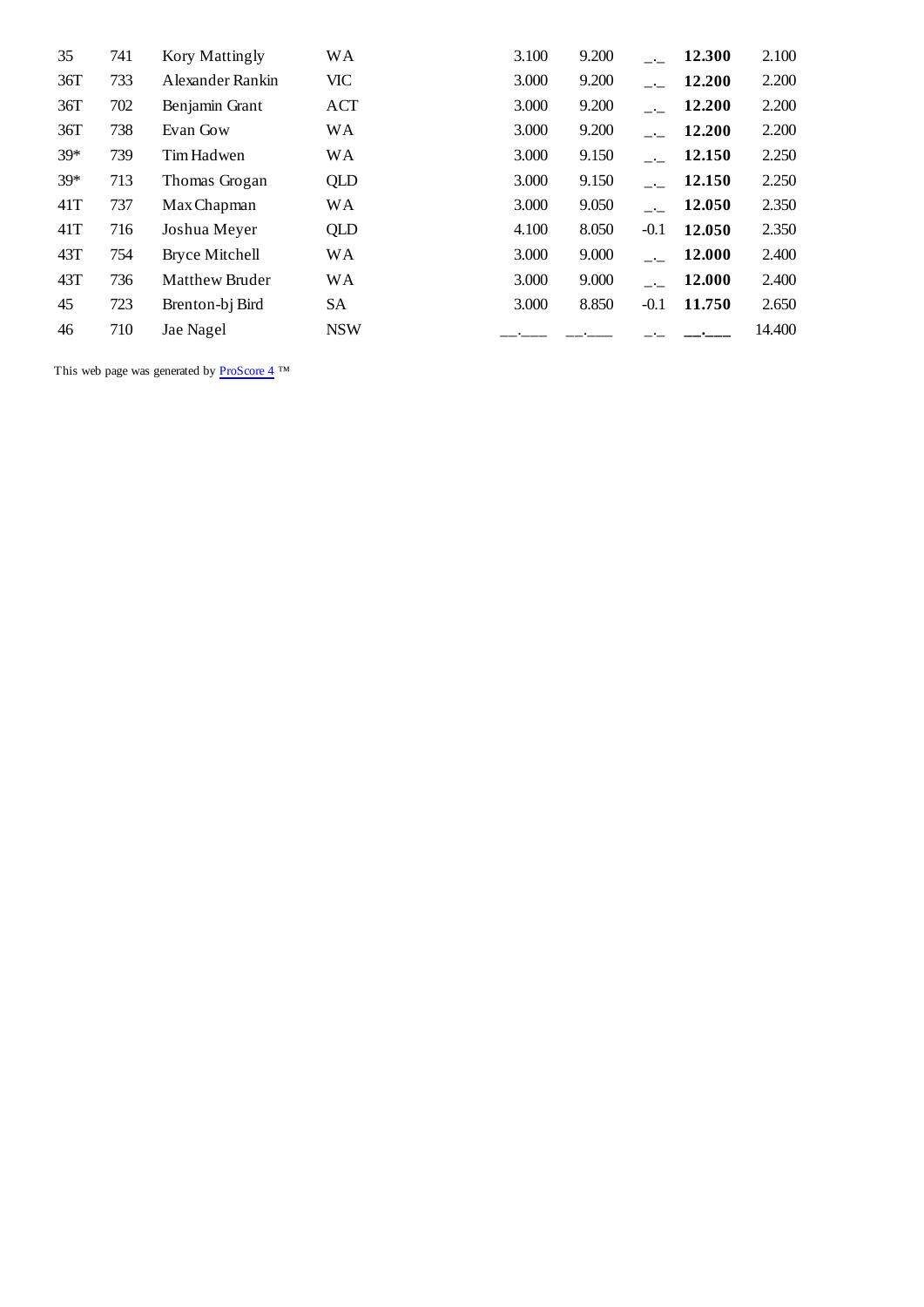# **2011 National Championships Mens CII P Bars Rankings Men**

| Rank                     | <b>Num</b> | <b>Name</b>            | Gym                         | Diff  | <b>Exec</b> | <b>ND</b>                | P Bars | Out   |
|--------------------------|------------|------------------------|-----------------------------|-------|-------------|--------------------------|--------|-------|
| $\mathbf{1}$             | 719        | Jack Norman            | <b>QLD</b>                  | 4.000 | 9.533       | $-1$                     | 13.533 | 0.000 |
| $\mathfrak{2}$           | 726        | Stephen Moulds         | SA                          | 4.000 | 9.366       | $-1$                     | 13.366 | 0.167 |
| 3                        | 716        | Joshua Meyer           | <b>QLD</b>                  | 3.900 | 9.333       | $\overline{\phantom{a}}$ | 13.233 | 0.300 |
| $\overline{\mathcal{A}}$ | 709        | Cameron Malone         | <b>NSW</b>                  | 3.800 | 9.333       | $-1$                     | 13.133 | 0.400 |
| 5                        | 717        | Andrew Mitchell        | QLD                         | 4.000 | 9.100       | $-1$                     | 13.100 | 0.433 |
| 6                        | 727        | Jordan Schulz          | SA                          | 3.500 | 9.500       | $\overline{\phantom{a}}$ | 13.000 | 0.533 |
| $7\mathrm{T}$            | 725        | Matthew Mckenna        | SA                          | 3.800 | 9.100       | $-1$                     | 12.900 | 0.633 |
| $7\mathrm{T}$            | 723        | Brenton-bj Bird        | <b>SA</b>                   | 4.000 | 8.900       | $-1$                     | 12.900 | 0.633 |
| 9F                       | 742        | Anthony Jellicoe       | NZ                          | 3.900 | 8.866       | $\overline{\phantom{a}}$ | 12.766 | 0.767 |
| 9                        | 713        | Thomas Grogan          | <b>QLD</b>                  | 4.000 | 8.733       | $-1$                     | 12.733 | 0.800 |
| 10                       | 715        | Cory Hitchens          | QLD                         | 3.500 | 9.200       | $-1$                     | 12.700 | 0.833 |
| 11F                      | 743        | Tim Jones              | NZ                          | 3.600 | 9.033       | $-1$                     | 12.633 | 0.900 |
| 11                       | 739        | Tim Hadwen             | <b>WA</b>                   | 3.500 | 9.066       | $-1$                     | 12.566 | 0.967 |
| 12                       | 718        | Glenn Nilson           | QLD                         | 4.000 | 8.466       | $-1$                     | 12.466 | 1.067 |
| 13                       | 721        | Luke Aldag             | SA                          | 3.700 | 8.700       | $\overline{\phantom{a}}$ | 12.400 | 1.133 |
| 14F                      | 744        | Hayden Ng              | $N\!Z$                      | 3.600 | 8.766       | $-1$                     | 12.366 | 1.167 |
| 14                       | 728        | Dylan Popowski         | <b>TAS</b>                  | 3.400 | 8.800       | $-1$                     | 12.200 | 1.333 |
| 15                       | 706        | Charlie Rogers         | ACT                         | 3.900 | 8.266       | $-1$                     | 12.166 | 1.367 |
| 16                       | 730        | <b>Bryce Haesler</b>   | VIC                         | 4.100 | 8.000       | $-1$                     | 12.100 | 1.433 |
| 17                       | 720        | James Orman            | QLD                         | 4.100 | 7.866       | $-$                      | 11.966 | 1.567 |
| 18                       | 733        | Alexander Rankin       | <b>VIC</b>                  | 3.900 | 8.000       | $\overline{\phantom{a}}$ | 11.900 | 1.633 |
| 19                       | 705        | Ben Reading-           | <b>ACT</b>                  | 4.100 | 7.766       | $\overline{\phantom{a}}$ | 11.866 | 1.667 |
|                          |            | Thompson               |                             |       |             |                          |        |       |
| 20                       | 722        | Aaron Barbaro          | SA                          | 3.000 | 8.800       | $-$                      | 11.800 | 1.733 |
| 21                       | 732        | Dylan Maurer           | <b>VIC</b>                  | 3.400 | 8.366       | $\overline{\phantom{a}}$ | 11.766 | 1.767 |
| 22                       | 735        | Luke Zellner           | <b>VIC</b>                  | 3.200 | 8.533       | $-$                      | 11.733 | 1.800 |
| 23                       | 701        | Jacob Briggs           | $\mathop{\rm ACT}\nolimits$ | 3.900 | 7.700       | $-1$                     | 11.600 | 1.933 |
| $24\,$                   | 740        | Benjamin Hamilton      | <b>WA</b>                   | 3.100 | 8.466       | $\overline{\phantom{a}}$ | 11.566 | 1.967 |
| 25T                      | 749        | <b>Bailey Sansom</b>   | <b>NSW</b>                  | 2.900 | 8.633       | $-$ - $-$                | 11.533 | 2.000 |
| 25T                      | 703        | Julian Oliver          | ACT                         | 3.100 | 8.433       | $-1$                     | 11.533 | 2.000 |
| 27T                      | 753        | Patrick Ryan           | VIC                         | 3.400 | 8.100       | $-1$                     | 11.500 | 2.033 |
| 27T                      | 711        | Joel O'neill           | <b>NSW</b>                  | 3.600 | 7.900       | $-$                      | 11.500 | 2.033 |
| 29                       | 729        | Jiemba Sands           | <b>TAS</b>                  | 2.900 | 8.500       | $-1$                     | 11.400 | 2.133 |
| 30                       | 724        | <b>Cameron Mcinnes</b> | SA                          | 3.100 | 8.200       | $\overline{\phantom{a}}$ | 11.300 | 2.233 |
| 31                       | 737        | Max Chapman            | WA                          | 3.600 | 7.666       | $ -$                     | 11.266 | 2.267 |
| 32                       | 731        | Brayden James          | <b>VIC</b>                  | 3.700 | 7.500       | $-1$                     | 11.200 | 2.333 |
| 33                       | 734        | <b>Todd Saunders</b>   | VIC                         | 3.700 | 7.466       | $-$ -                    | 11.166 | 2.367 |
| 34                       | 708        | Shoji Isomoto          | <b>NSW</b>                  | 3.800 | 7.333       | $-$                      | 11.133 | 2.400 |
| 35                       | 738        | Evan Gow               | <b>WA</b>                   | 2.900 | 8.166       | $-1$                     | 11.066 | 2.467 |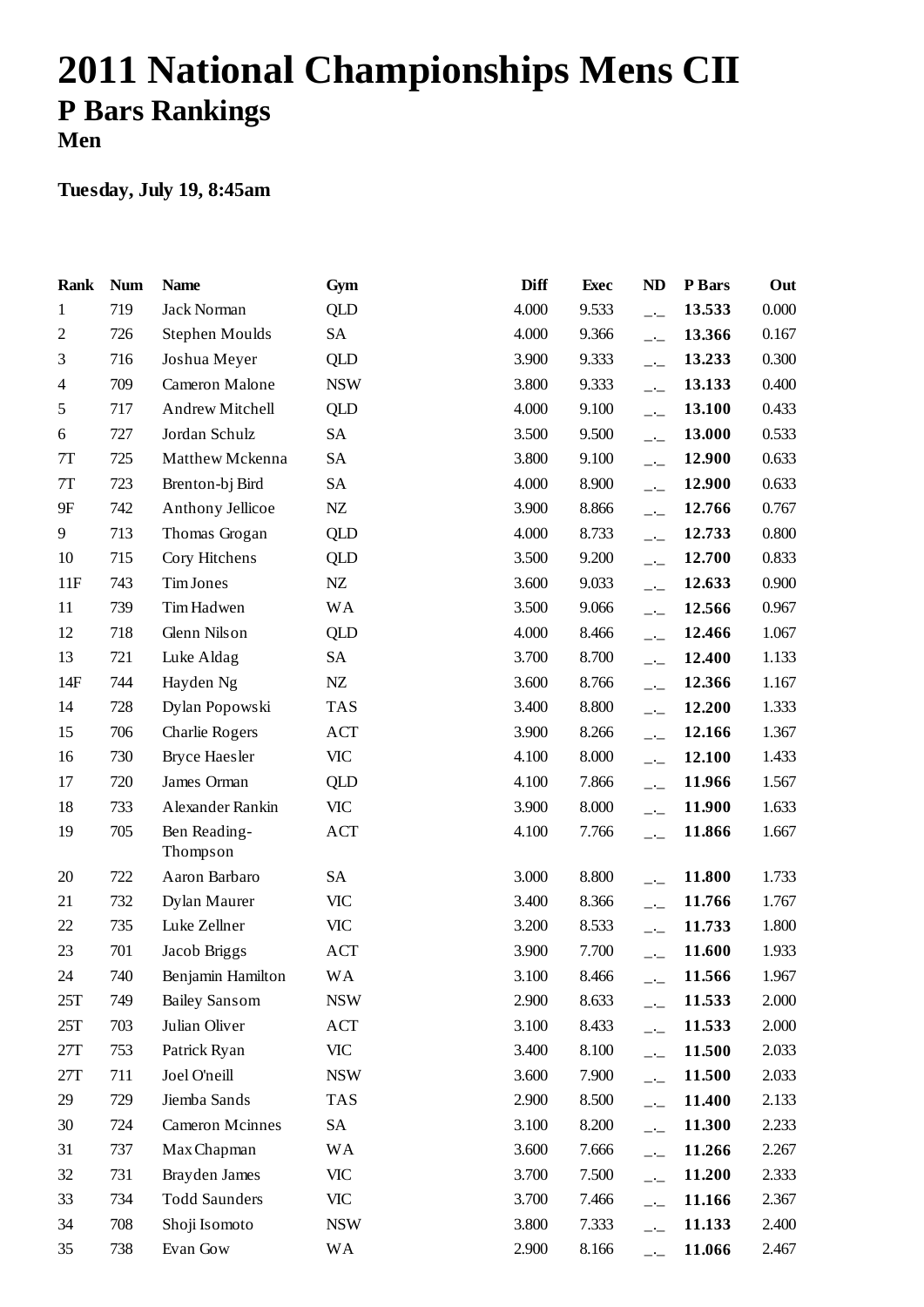| 36T   | 714 | Thomas Harden         | QLD        | 3.600 | 7.400 |                | 11.000 | 2.533  |
|-------|-----|-----------------------|------------|-------|-------|----------------|--------|--------|
| 36T   | 750 | <b>Blair Steed</b>    | <b>NSW</b> | 4.000 | 7.000 |                | 11.000 | 2.533  |
| 38    | 741 | Kory Mattingly        | WА         | 3.400 | 7.400 |                | 10.800 | 2.733  |
| 39F   | 745 | Michael Summers       | NZ         | 3.400 | 7.333 |                | 10.733 | 2.800  |
| 39    | 704 | Charlie Pocock        | ACT        | 3.900 | 6.666 |                | 10.566 | 2.967  |
| 40    | 707 | Mitchell Dawson       | <b>NSW</b> | 3.300 | 7.200 |                | 10.500 | 3.033  |
| 41    | 702 | Benjamin Grant        | ACT        | 2.900 | 7.366 |                | 10.266 | 3.267  |
| 42    | 748 | Peter Newell          | <b>NSW</b> | 2.400 | 7.633 | $\sim 10^{-1}$ | 10.033 | 3.500  |
| 43    | 736 | Matthew Bruder        | <b>WA</b>  | 3.000 | 6.733 | $\sim$ $\sim$  | 9.733  | 3.800  |
| 44    | 752 | Kai Hecker            | <b>VIC</b> | 2.300 | 5.933 | $-1.5$         | 6.733  | 6.800  |
| $45*$ | 710 | Jae Nagel             | <b>NSW</b> |       |       |                |        | 13.533 |
| $45*$ | 754 | <b>Bryce Mitchell</b> | WА         | 0.000 | 0.000 |                |        | 13.533 |
|       |     |                       |            |       |       |                |        |        |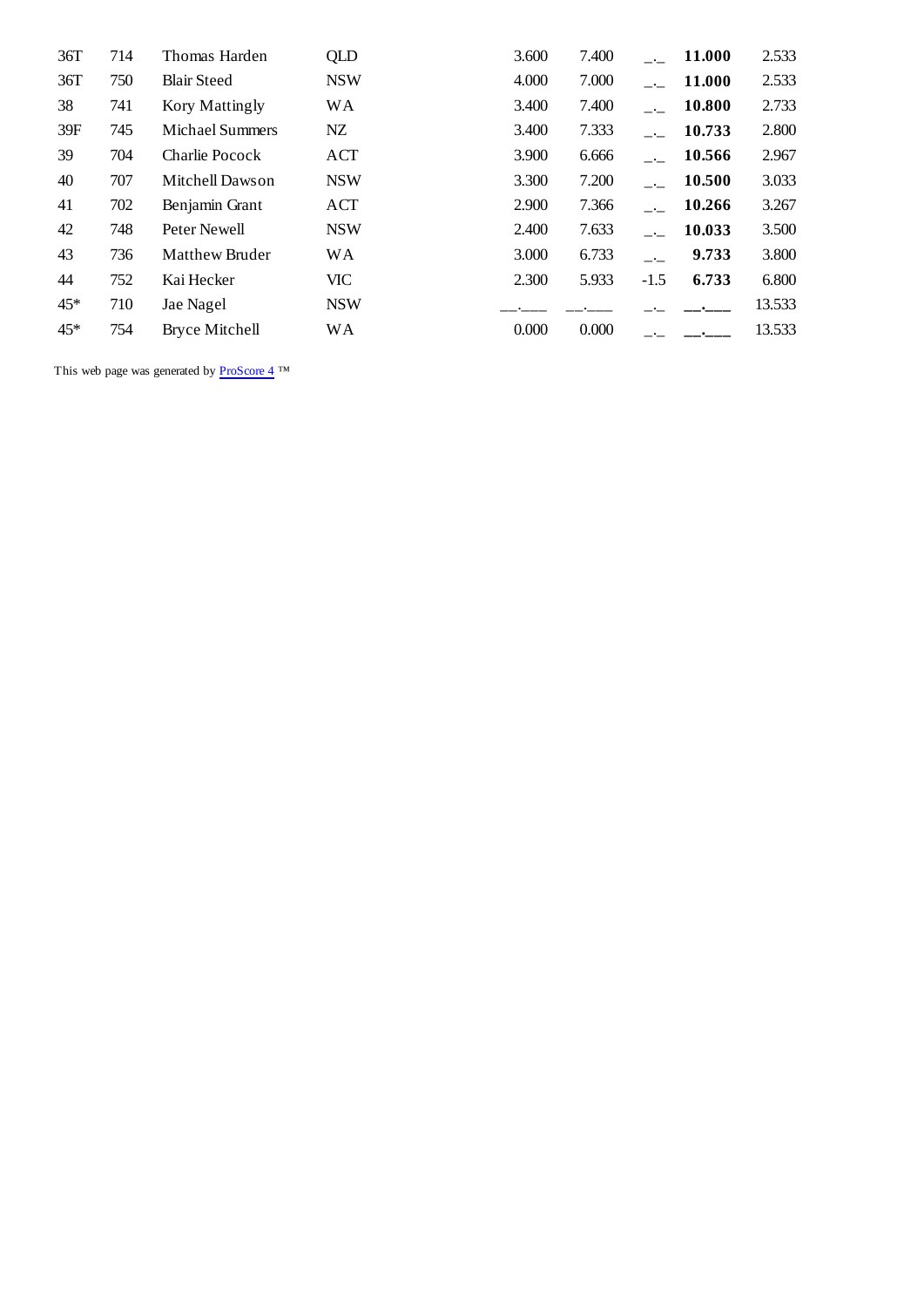# **2011 National Championships Mens CII H Bar Rankings Men**

| Rank           | <b>Num</b> | <b>Name</b>              | Gym        | Diff  | <b>Exec</b> | <b>ND</b>                | <b>H</b> Bar | Out   |
|----------------|------------|--------------------------|------------|-------|-------------|--------------------------|--------------|-------|
| $\mathbf{1}$   | 716        | Joshua Meyer             | QLD        | 3.000 | 9.300       | $-$                      | 12.300       | 0.000 |
| $\mathfrak{2}$ | 725        | Matthew Mckenna          | <b>SA</b>  | 3.100 | 9.050       | $-$                      | 12.150       | 0.150 |
| 3              | 726        | Stephen Moulds           | <b>SA</b>  | 3.200 | 8.900       | $\overline{\phantom{a}}$ | 12.100       | 0.200 |
| 4F             | 742        | Anthony Jellicoe         | ${\rm NZ}$ | 2.600 | 9.400       | $-1$                     | 12.000       | 0.300 |
| 4F             | 743        | Tim Jones                | $\rm{NZ}$  | 2.600 | 9.350       | $-$                      | 11.950       | 0.350 |
| 4              | 719        | Jack Norman              | QLD        | 2.500 | 9.400       | $-1$                     | 11.900       | 0.400 |
| $5\mathrm{F}$  | 745        | <b>Michael Summers</b>   | ${\rm NZ}$ | 2.600 | 9.250       | $-$                      | 11.850       | 0.450 |
| 5              | 723        | Brenton-bj Bird          | SA         | 2.200 | 9.550       | $-1$                     | 11.750       | 0.550 |
| 6T             | 714        | Thomas Harden            | <b>QLD</b> | 2.300 | 9.350       | $-1$                     | 11.650       | 0.650 |
| 6T             | 730        | <b>Bryce Haesler</b>     | <b>VIC</b> | 2.500 | 9.150       | $-1$                     | 11.650       | 0.650 |
| 6T             | 718        | Glenn Nilson             | <b>QLD</b> | 3.100 | 8.550       | $-$ –                    | 11.650       | 0.650 |
| 9              | 715        | Cory Hitchens            | QLD        | 2.400 | 9.100       | $\overline{\phantom{a}}$ | 11.500       | 0.800 |
| 10             | 713        | Thomas Grogan            | QLD        | 2.300 | 9.150       | $-1$                     | 11.450       | 0.850 |
| 11T            | 711        | Joel O'neill             | <b>NSW</b> | 2.500 | 8.900       | $-1$                     | 11.400       | 0.900 |
| 11T            | 709        | Cameron Malone           | <b>NSW</b> | 2.500 | 8.900       | $-1$                     | 11.400       | 0.900 |
| 11T            | 727        | Jordan Schulz            | <b>SA</b>  | 2.600 | 8.800       | $\overline{\phantom{a}}$ | 11.400       | 0.900 |
| 14T            | 720        | James Orman              | QLD        | 2.500 | 8.800       | $-$                      | 11.300       | 1.000 |
| 14T            | 708        | Shoji Isomoto            | <b>NSW</b> | 3.100 | 8.200       | $-1$                     | 11.300       | 1.000 |
| 16             | 717        | Andrew Mitchell          | QLD        | 2.400 | 8.850       | $-1$                     | 11.250       | 1.050 |
| 17             | 705        | Ben Reading-<br>Thompson | <b>ACT</b> | 2.300 | 8.900       | $\overline{a}$           | 11.200       | 1.100 |
| 18T            | 734        | <b>Todd Saunders</b>     | <b>VIC</b> | 2.200 | 8.900       | $ -$                     | 11.100       | 1.200 |
| 18F            | 744        | Hayden Ng                | NZ         | 2.400 | 8.700       | $\overline{\phantom{a}}$ | 11.100       | 1.200 |
| 19             | 703        | Julian Oliver            | <b>ACT</b> | 2.400 | 8.550       | $-$                      | 10.950       | 1.350 |
| 20             | 752        | Kai Hecker               | <b>VIC</b> | 3.100 | 7.700       | $-$                      | 10.800       | 1.500 |
| 21             | 706        | Charlie Rogers           | <b>ACT</b> | 2.500 | 8.250       | $-$                      | 10.750       | 1.550 |
| 22             | 731        | Brayden James            | <b>VIC</b> | 2.000 | 8.650       | $\overline{\phantom{a}}$ | 10.650       | 1.650 |
| 23T            | 753        | Patrick Ryan             | <b>VIC</b> | 2.200 | 8.350       | $-1$                     | 10.550       | 1.750 |
| 23T            | 735        | Luke Zellner             | <b>VIC</b> | 2.400 | 8.150       | $-$                      | 10.550       | 1.750 |
| 25             | 728        | Dylan Popowski           | <b>TAS</b> | 2.000 | 8.500       | $ -$                     | 10.500       | 1.800 |
| 26             | 732        | Dylan Maurer             | <b>VIC</b> | 2.400 | 8.050       | $-1$                     | 10.450       | 1.850 |
| 27T            | 733        | Alexander Rankin         | <b>VIC</b> | 2.300 | 8.100       | $\overline{\phantom{a}}$ | 10.400       | 1.900 |
| 27T            | 737        | Max Chapman              | <b>WA</b>  | 2.300 | 8.100       | $ -$                     | 10.400       | 1.900 |
| 29             | 748        | Peter Newell             | <b>NSW</b> | 2.300 | 7.900       | $-$                      | 10.200       | 2.100 |
| 30T            | 740        | Benjamin Hamilton        | <b>WA</b>  | 2.000 | 8.050       | $-1$                     | 10.050       | 2.250 |
| 30T            | 741        | Kory Mattingly           | <b>WA</b>  | 2.100 | 7.950       | $ -$                     | 10.050       | 2.250 |
| 30T            | 702        | Benjamin Grant           | ACT        | 2.300 | 7.750       | $-1$                     | 10.050       | 2.250 |
| 33             | 724        | <b>Cameron Mcinnes</b>   | SA         | 2.300 | 7.700       | $-$ -                    | 10.000       | 2.300 |
| 34             | 707        | Mitchell Dawson          | <b>NSW</b> | 2.200 | 7.600       | $-$                      | 9.800        | 2.500 |